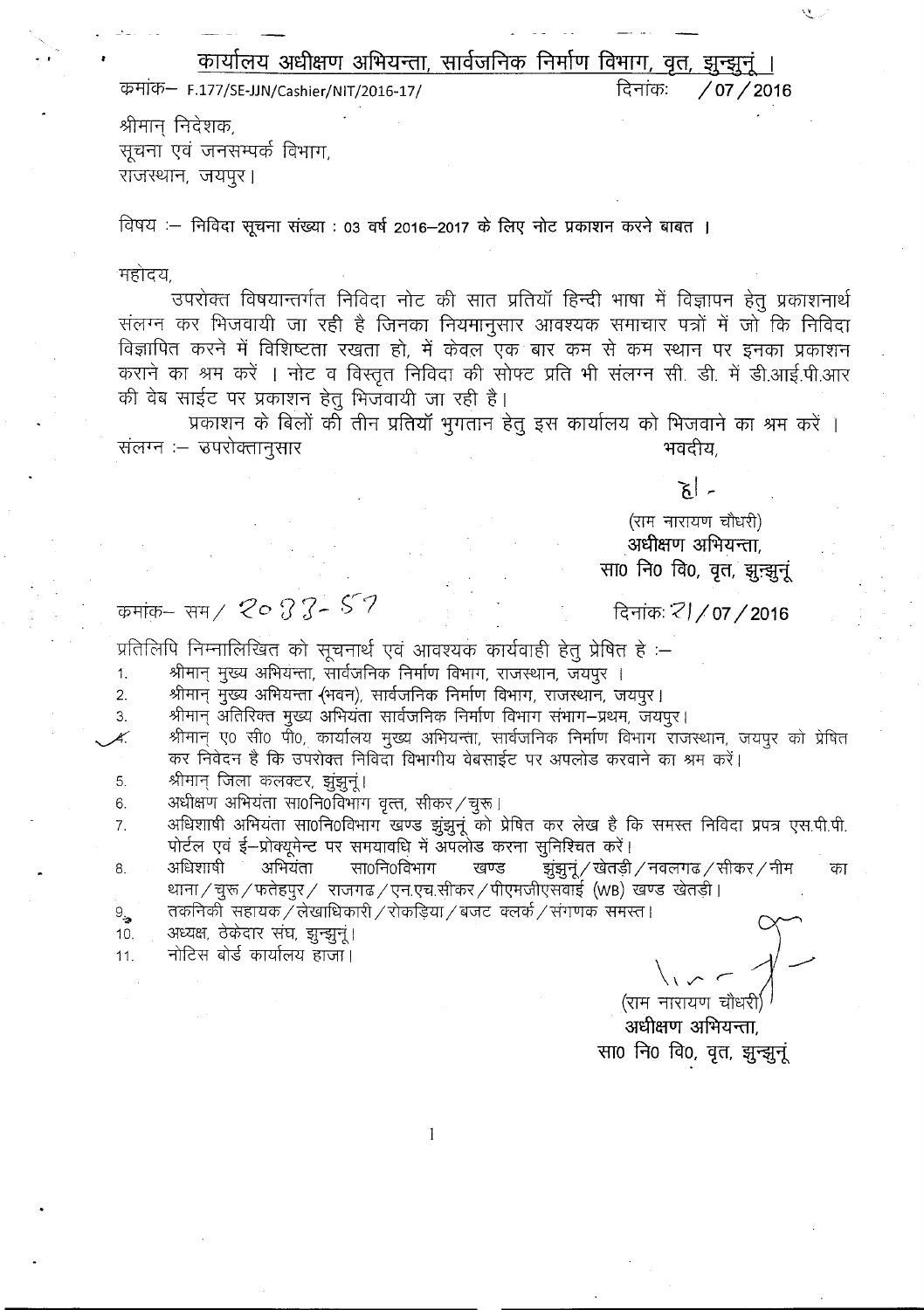(समाचार पत्रों में प्रकाशन बाबत)

.<br><u>The Film (Particle) कार्यालय अभियन्ता, सार्वजनिक निर्माण विभाग, वृत्त, झुन्झुनूं ।</u><br>| दिनांक: / 07 / 2016 ~- F.177/SE-JJN/Cashier/NIT/2016-17/ <sup>~</sup>'"iiCf): **/07/2016**

• !

## **निविदा सूचना संख्या** : 03 वर्ष 2016-2017

राजस्थान के राज्यपाल महोदय की ओर से सा.नि.वि. वृत्त झुंझुनू में पथ/भवन निर्माण कार्यों के लिए उपयुक्त श्रेणी में सार्वजनिक निर्माण विभाग राजस्थान में पंजीकृत संवेदकों एवं राज्य सरकार / केन्द्र सरकार के अधिकृत संगठनों $\!/$ केन्द्रीय लोक निर्माण विभाग $\!/$ डाक एवम् दूर संचार विभाग $\!/$ रेल्वे इत्यादि में पंजीकृत संवेदकों, जो कि राजस्थान सरकार के एए, ए, बी व सी श्रेणी के संवेदकों के समकक्ष हो, से कार्यो हेतु ई - टेण्डरिंग के माध्यम से निर्धारित प्रपत्र में ई-प्रोक्युरमेंट प्रक्रिया के माध्यम से ऑन लाईन निविदा प्राप्त की जावेगी। ई-निविदा से संबधित विवरण वेबसाईट http://dipr.rajasthan.gov.in/tenders.asp व http://www.pwd.rajasthan.gov.in/ व http://eproc.rajasthan.gov.in पर देखा जा सकता  $\mathcal{O}$  . The contract of the contract of the contract of the contract of the contract of the contract of the contract of the contract of the contract of the contract of the contract of the contract of the contract of th

 $\langle \cdot, \cdot \rangle$   $\sim$   $\sim$   $\langle$ (राम नारायण चौध**री**)

ः अधीक्षण अभियन्ता<u>ं</u>, सा0 नि0 वि0, वृत, झुन्झुनूं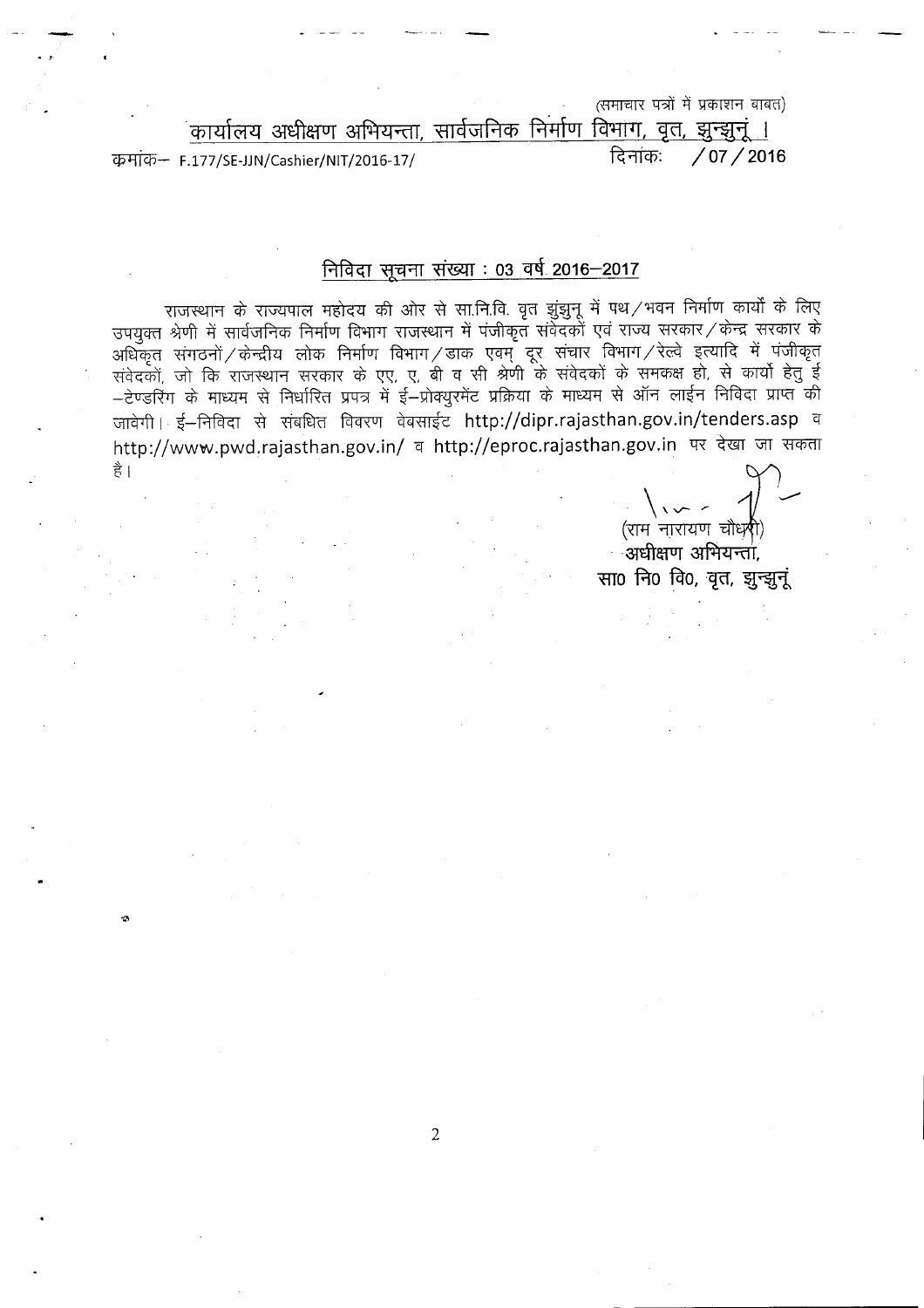कार्यालय अधीक्षण अभियन्ता, सार्वजनिक निर्माण विभाग, वृत, झुन्झुनूं ।

कमांक- F.177/SE-JJN/Cashier/NIT/2016-17/

 $/07/2016$ दिनांकः

## <u>निविदा सूचना संख्या : 03 वर्ष 2016-2017</u>

राजस्थान के राज्यपाल महोदय की ओर से पथ निर्माण कार्यों के लिए उपयुक्त श्रेणी में सार्वजनिक निर्माण विभाग राजस्थान में पंजीकृत संवेदकों एवं राज्य सरकार / केन्द्र सरकार के अधिकृत संगठनों / केन्द्रीय लोक निर्माण विभाग / डाक एवम् दूर संचार विभाग / रेल्वे इत्यादि में पंजीकृत संवेदकों, जो<br>कि राजस्थान सरकार के एए, ए, व बी श्रेणी के संवेदकों के समकक्ष हो, से निम्नलिखित कार्यो हेतु ई –टेण्डरिंग के माध्यम से निर्धारित प्रपत्र में निविदा प्राप्त की जावेंगी।

| पथ एवं भवन निर्माण                              |
|-------------------------------------------------|
| रू.666.00लाख                                    |
|                                                 |
| अधीक्षण अभियन्ता, सार्वजनिक निर्माण विभाग, वृत, |
| झन्झन्                                          |
| अनुमानित लागत की दो प्रतिशत                     |
| सोमवार, 1 अगस्त, 2016 से सोमवार 22 अगस्त,       |
| 2016 सांय 6.00 बजे तकं                          |
| : सोमवार, 1 अगस्त, 2016 से सोमवार 22 अगस्त,     |
| 2016 सांय 6.00 बजे तक                           |
| शुक्रवार 26 अगस्त, 2016 अपरान्ह 02:30 बजे       |
| मंगलवार 30 अगस्त, 2016 अपरान्ह 02:30 बजे        |
| मंगलवार 23 अगस्त, 2016 अपरान्ह 06:00 बजे तक     |
| संबधित कार्यालय में।                            |
|                                                 |

उक्त निविदा से सम्बन्धित विवरण वेब साईट http://dipr.rajasthan.gov.in/tenders.asp व http://www.pwd.rajasthan.gov.in/ व http://eproc.rajasthan.gov.in पर देखा जा सकता है।

(राम नारायण चौधेरी)

अधीक्षण अभियन्ता. सा0 नि0 वि0, वृत, झुन्झुनूं

3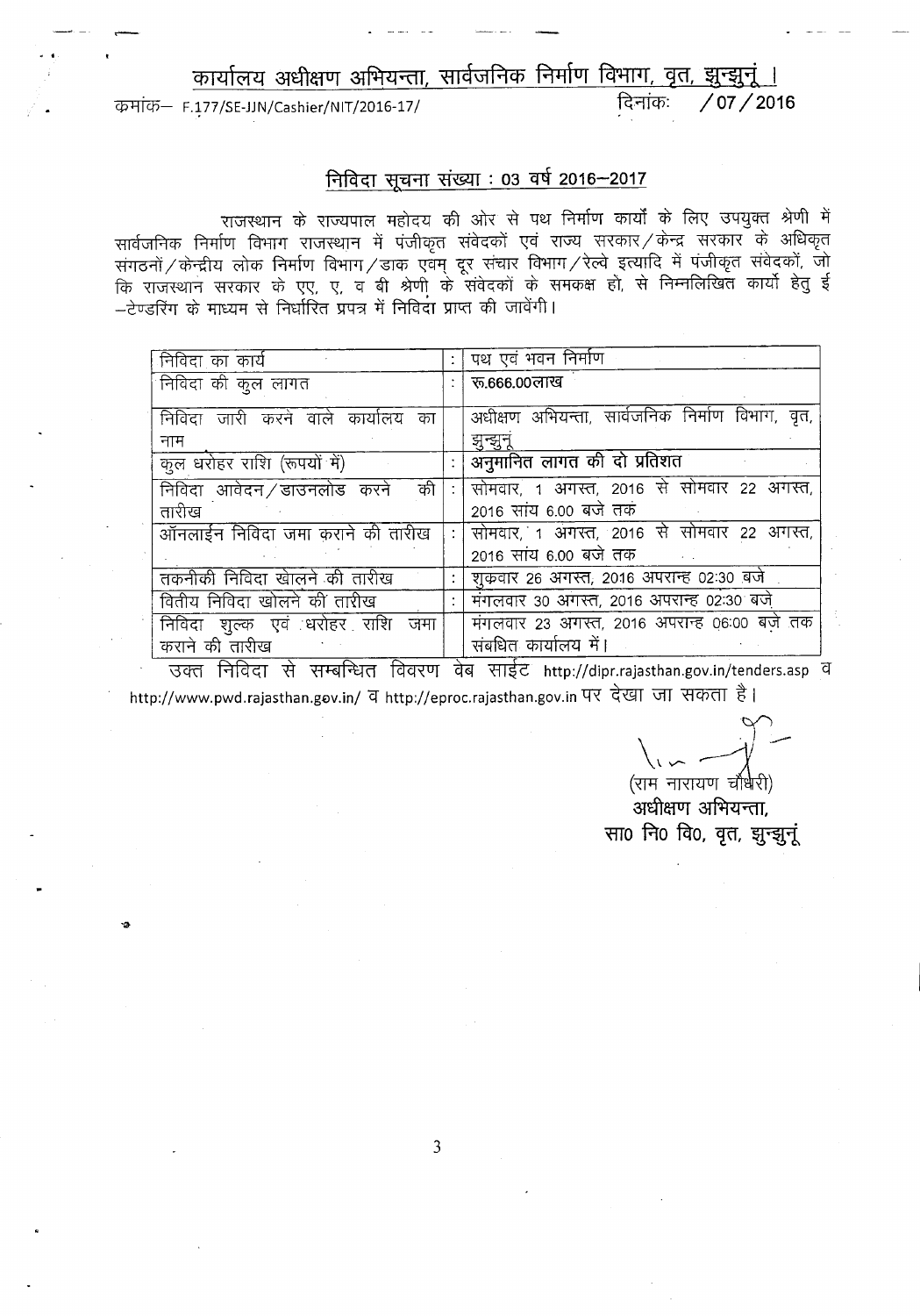(वेब साईट पर अपलोड करने बाबत)

<u>कार्यालय अधीक्षण अभियन्ता, सार्वजनिक निर्माण विभाग, वृत, झुन्झुनूं ।</u><br>SE UN/Casbier/NIT/2016-17/

कमांक– F.177/SE-JJN/Cashier/NIT/2016-17/ दिनांकः (07 / 2016)

## <u>निविदा सूचना संख्या : 03 वर्ष 2016-17</u>

राजस्थान के राज्यपाल महोदय की ओर से निम्न पथ निर्माण कार्यों हेतु उपायुक्त श्रेणी में पंजीकृत संवेदको जो कि केन्द्रीय लोक निर्माण विभाग, डाक एवम् दूर संचार, रेल्वे याँ अन्य राज्य सरकार/केन्द्रीय सरकार के अधिकृत संगठनों, जो कि राजस्थान सरकार के एए, ए, बी एवं सी श्रेणी के सरकार ⁄ कन्द्रीय सरकार के आधकृत संगठना, जो कि राजस्थान सरकार के एए, ए, बाँ एप साँ ?<br>संवेदकों के समकक्ष हो, से निर्धारित प्रपत्र में ई— टेन्डरिंग प्रक्रिया द्वारा से ऑन लाईन निविदाये अ की जाती है:—

| क्र<br>सं. | जिला       | खण्ड     | कार्य/पैकेज का नाम                                                                                                      | अनुमानित<br>लागत<br>(लाखों<br>में) | कार्य पूर्ण<br>करने की<br>अवधि | ऑन लाईन निविदा<br>खोलने का स्थान                       |
|------------|------------|----------|-------------------------------------------------------------------------------------------------------------------------|------------------------------------|--------------------------------|--------------------------------------------------------|
| 1.         | झुन्झूनू   | झुन्झून् | ग्राम देवरोड़ से नरहड़ तक डबल सड़क<br>निर्माण मय रोड़ लाईट (लम्बाई 3.50 किमी)                                           | ক.267.00<br>लाख                    | ०९ माह                         | अति. मुख्य<br>अभियनता, सा.नि.वि.<br>सम्भाग प्रथम जयपुर |
| 2.         | ञ्जुन्झून् | झुन्झूनू | टैम्पो स्टेण्ड से बाईपास कब्रिस्तान होते हुये<br>नरहड़ खेड़ला रोड़ तक सड़क निर्माण कार्य<br>मय लाईट (लंम्बाई 3.00 किमी) | ক.69.00                            | ०६ माह                         | अधीक्षण अभियन्ता,<br>सा.नि.वि. वृत झुन्झुनू            |
| 3.         | ञ्चन्नून्  | झुन्झूनू | नरहड मण्ड्रेला रोड़ से टैम्पो स्टेण्ड तक<br>बाइपास सडक निर्माण मय रोड़ लाईट कार्य<br>(लम्बाई 3.00 किमी)                 | रू.67.00                           | 06 माह                         | अधीक्षण अभियन्ता.<br>सा.नि.वि. वृत झुन्झुनू            |
| 4.         | ञुन्झ्न    | झुन्झूनू | राजकीय सार्वजनिक जिला पुस्ताकलय,<br>झुन्झुनू में भवन निर्माण कार्य                                                      | ক.38.00                            | ०६ माह                         | अधीक्षण अभियन्ता,<br>सा.नि.वि. वृत झुन्झुनू            |
| 5.         | ञ्जुन्नून् | झुन्झून् | आर.आर. मोरारका, राजकीय महाविद्यालय में<br>रिनोवेशन एवं तीन कक्षा कक्षों का निर्माण<br>कार्य                             | रू.105.00                          | ०९ माह                         | अधीक्षण अभियन्ता.<br>सा.नि.वि. वृत झुन्झुनू            |
| 6.         | झुन्झूनू   | खेतड़ी   | राजकीय स्नात्तकोत्तर महाविद्यालय खेतड़ी<br>का पुर्नुरूद्धार कार्य                                                       | ক.60.00                            | ०६ माह                         | अधीक्षण अभियन्ता,<br>सा.नि.वि. वृत झुन्झुनू            |
| 7.         | झुन्झूनू   | खेतड़ी   | राजकीय स्नात्तकोत्तर महाविद्यालय खेतड़ी में<br>भवन र्निर्माण कार्य                                                      | ক.60.00                            | ०८ माह                         | अधीक्षण अभियन्ता,<br>सा.नि.वि. वृत झुन्झुनू            |

निविदा प्रपत्रों को वेब साईट http://eproc.rajasthan.gov.in से डाउनलोड किया जा सकता है । इन निविदाओं में भाग लेने वाले संवेदक निविदा को इलेक्ट्रोनिक फारमेट में वेबसाईट http://eproc.rajasthan.gov.in पर निर्धारित दिनांक एवं समय पर जमा कराएें । निविदा हेत पात्र संवेदको की श्रेणी :

|   | किसी भी सीमा तक      | $\sim 100$ | एए श्रेणी संवेदक |
|---|----------------------|------------|------------------|
|   | रूपये 300 लाख तक     |            | ए श्रेणी संवेदक  |
|   | रूपये 150 लाख तक ः   |            | बी श्रेणी संवेदक |
| ÷ | रूपये 50 लाख तक    : |            | सी श्रेणी संवेदक |

- 1. धरोहर राशि निविदा प्रपत्र में दर्शाई गई कुल अनुमानित लागत की दो प्रतिशत होगी एवं सार्वजनिक निर्माण विभाग राजस्थान में पंजीकृत संवेदकों से धरोहर राशि पी डब्यु एफ एण्ड ए आर के नियमानुसार आधा प्रतिशत होगी, जो कि सम्बन्धित अधिशाषी अभियंता, सा0नि0वि0 <sub>.</sub>खण्ड, झुन्झुनू के नाम देय होगी ।
	- 2. निविदा प्रपत्नों हेत् आवेदन/डाउनलोड की सोमवार, 1 अगस्त, 2016 से सोमवार 22 अगस्त, 2016 सांय 6.00 बजे तक ।
	- 3. (अ) निविदा प्रपत्र इलेक्ट्रोनिक फॉरमेट में बेव साईट http://eproc.rajasthan.gov.in पर सोमवार, 1 अगस्त, 2016 से सोमवार 22 अगस्त, 2016 साय 6.00 बजे तक जमा कराये जा<br>सकते है एवं प्राप्त निविदायें इलेक्ट्रोनिक फोरमेट में वेबसाईट http://eproc.rajasthan.gov.in पर शुक्रवार 26 अगस्त, 2016 अपरान्ह 02:30 बजे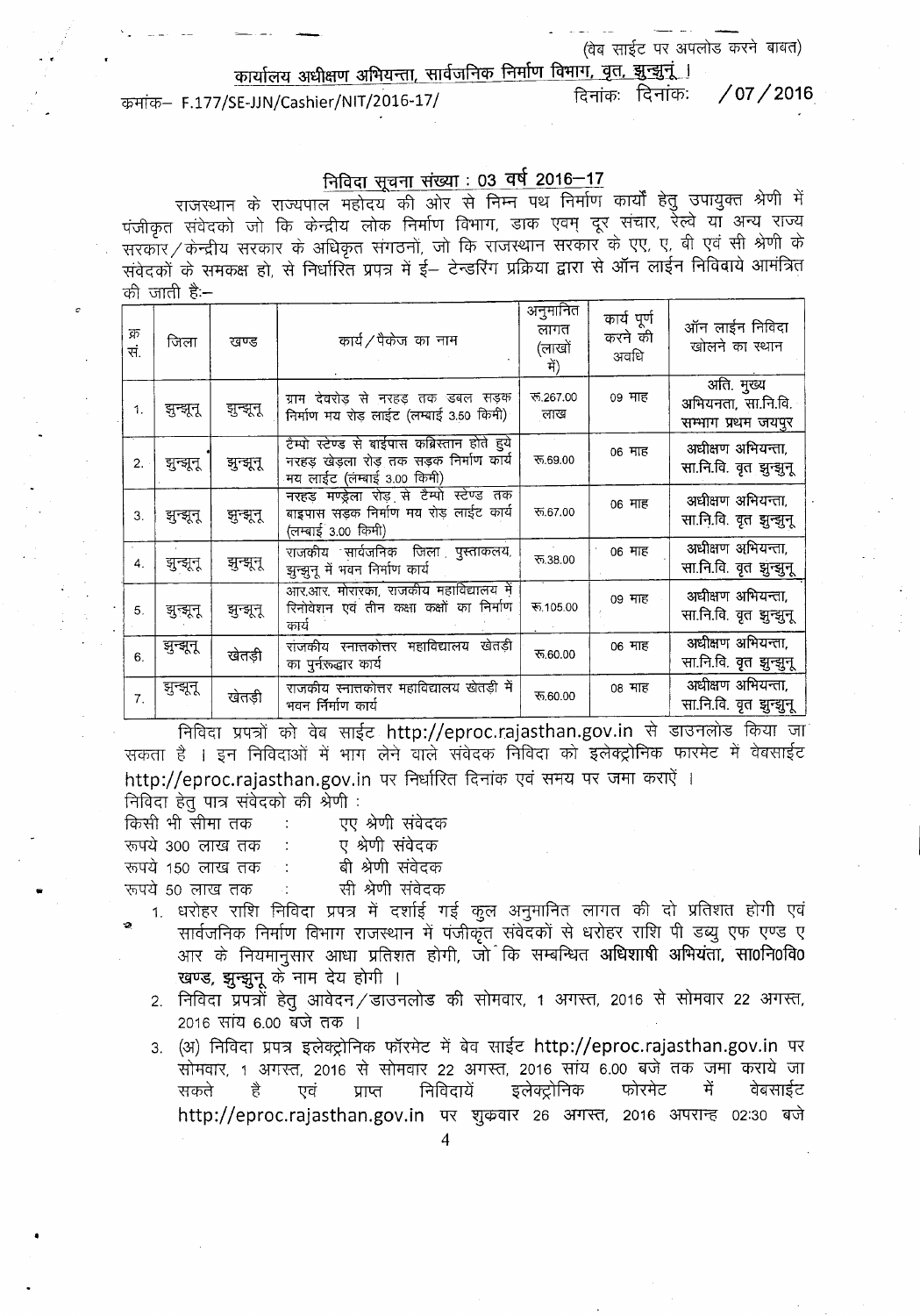तकनकी निविदा एवं मंगलवार 30 अगस्त, 2016 अपरान्ह 02:30 बजे वितीय निविदा खोली जावेगी ।

(ब) यदि किसी कारणवश उस दिन अवकाश रहता है तो अगले कार्यदिवस को उसी समय व उसी स्थान पर निविदायें खोली जायेगी।

(स) निविदा जमा करवाने के बाद निविदा की समस्त प्रक्रिया ऑन लाइन होगी।

(द) निविदा खोलने की तिथि को किसी कारणवश यदि सारी निविदाएें नहीं खोली जा सकती है तो उसके अगले कार्य दिवस शेष निविदाऐं खोलने का कार्य जारी रखा जायेगा ।

(य) भवन के कार्यों में 100.00 लाख व अधिक की निविदाओं के लिए तकनिकी आकलन में .<br>सफल निविदादाताओं की वित्तिय बिड को खोलने की सूचना निविदादाताओं की ई–मेल से दी जावेगी।

- 4. कार्यों के सम्मुख उपरोक्तानुसार वर्णित कार्यालय में संवेदक द्वारा दिनांक सोमवार, 1 अगस्त, 2016 से सोमवार 22 अगस्त, 2016 सांय 6.00 बजे तक किसी भी कार्य दिवस में निविदा प्रपत्र को देखा जा सकता है अथवा वेबसाईट http://eproc.rajasthan.gov.in पर भी देखा जा सकता है । निविदा प्रपत्रों में निविदाकर्ता के लिए योग्यता सूचना तथा निविदाकर्ता की पात्रता, प्लान, स्पेसिफिकेशन, ड्राइंग विभिन्न कार्यो की मात्रा एवं दरों का विवरण, नियम, शर्ते एवं अन्य विवरण वर्णित है
- 5. कार्य करने हेत् कार्यस्थल उपलब्ध है।

I '

- 5. पंगव करने हेतु कायस्थले उपलब्ध हैं।<br>6. निविदादाता द्वारा निविदा शुल्के /धरोहर राशि डिमाड ड्राफ्**ट अथवा बैंकर्स चैक के रूप** में मंगलवार 23 अगस्त, 2016 अपरान्ह 06:00 बजे तक संबधित कार्यालय में। जमा कराना आवश्यक है ।
- 7. निविदा खोलने की दिनांक से 90 दिवसों तक निविदा स्वीकृति हेत मान्य (open) रहेगी । यदि निविदाकर्ता उस अवधि में अपनी निविदा अथवा शर्तो में किसी प्रकार का संशोधन करता है .<br>अथवा अपनी निविदा वापस ले लेता है तो उसकी धरोहर राशि जब्त कर ली जावेगी।
- 8. यदि संवेदक का नजदीकी रिश्तेदार (प्रथम रक्त सम्बन्धी व उनके पति / पत्नि) कार्य से सम्बन्धित वृत्त अथवा अधीनस्थ कार्यालय में खण्डीय लेखाकार अथवा सहायक अभियन्ता से लेकर अधीक्षण आभियन्ता स्तर का किसी भी स्तर पर पदस्थापित हो तो उसके कार्य पर नियुक्त करने पर प्रतिबन्ध रहेगा।
- 9. राज्य सरकार में किसी भी अभियांत्रिकी विभाग में किसी भी इंजीनियर अथवा इंजीनियरिंग या प्रशासनिक कार्य पर नियुक्त राजपत्रित अधिकारी राज्य सरकार की अनुमति के बिना सेवा निवृति के 2 वर्ष तक संवेदक अथवा उसके कर्मचारी के रूप में कार्य नहीं कर सकेगें । यदि संवेदक अथवा उसके कर्मचारियों में कोई ऐसा व्यक्ति जिसने राज्य सरकार की उक्त लिखित अनुमति निविदा जमा कराने से पहले अथवा संवेदक के यहाँ सेवाऐं लेने से पहले अनुमति नहीं ली हैं तो अनुबन्ध रदद किया जा सकेगा।
- 10. निविदादाता इन प्रपत्रों को download कर सकते है । निविदादाता द्वारा निविदा शुल्क बैंकर्स चैक अथवा डिमांड ड्राफ्ट के रूप में इस कार्यालय में निर्धारित तिथि तक जमा कराना आवश्यक है ।
- ैं।<br>11. किसी भी निविदा को स्वीकार करने एवं बिना कारण बताये निरस्त करने के समस्त अधित सक्षम अधिकारी के पास सुरक्षित है । आर. पी. डब्ल्यू. ए- 100 की समस्त शर्ते मान्य होगी।
- 12. संवेदक द्वारा उक्त कार्यो के लिए निर्धारित मशीनरी जो निविदा कि स्पेशल कंडीशन में वर्णित है, को स्वयं के पास होने या किराये पर लेने का प्रमाण-पत्र देना होगा ।
- 13. वित्त विभाग के आदेश संख्या एफ.1 (1)एफ.डी. ⁄ जी.एफ.एण्ड ए.आर. ⁄ 2007 हि rasi Tanni a) आदेश संख्या एफ.1 (1)एफ.डा. / जा.एफ.एण्ड ए.आर. / 2007 दिनांक<br>30—09—2011 (सर्कुलर नं. 19 / 2011) के अनुसार 50.00 लाख रूपये तक की राशि के कार्यों के<br>नियु 500 / जून संस्कृति के अन्य कर के अनुसार 50.00 लाख रूपये *~ 50 2011 (त्तपुरं*गर ना 197 2011) के अनुसार 50.00 लाख रूपय तक की शोश के कार्यों के<br>लिए 500 / – व रूपये 50.00 लाख से अधिक राशि के कार्यों के लिए 1000 / – रूपये निविद्या<br>पोसेपिया सुन्नू अतिरिक्त के के के के दिल रनर 5007 – पर रूपय 50.00 लाख से आंधेक राशि के कार्यों के लिए 10007 – रूपये निविदा<br>प्रोसेसिंग शुल्क अतिरिक्त देनी होगी, जो डिमाण्ड ड्राफ्ट या बैंकर चैंक के रूप में देय होगी। यह <sup>~</sup> <sup>~</sup> <sup>m</sup> m "ifcn <sup>~</sup> 'Slll~CfC'<, 3lR.3lTt.~.1[C'f. \* cra1 if q ~ if भुगतान योग्य होना चाहिए।

5